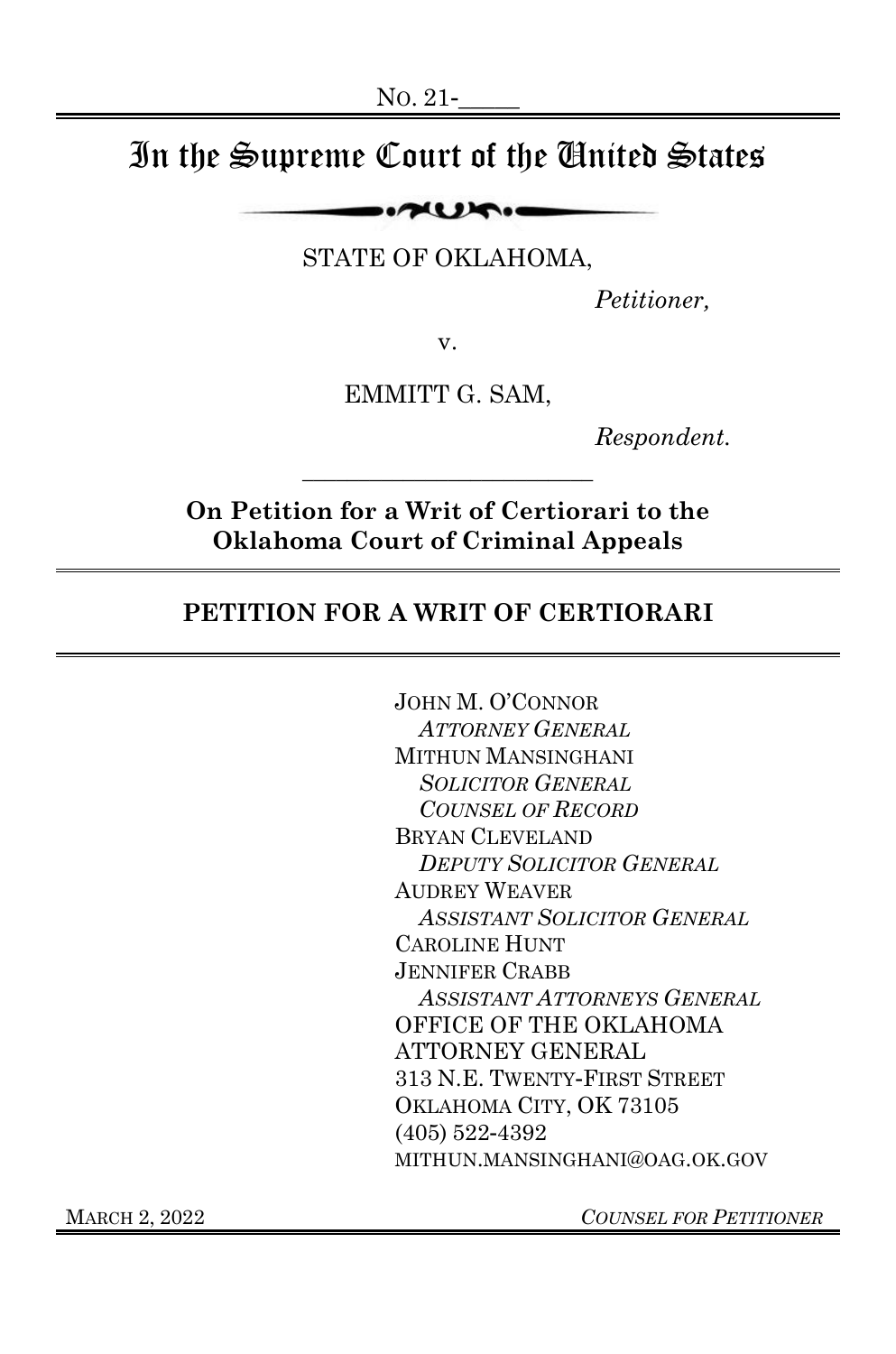### **QUESTION PRESENTED**

What requirements must a criminal defendant satisfy to qualify as an "Indian" under the Major Crimes Act, 18 U.S.C. § 1153?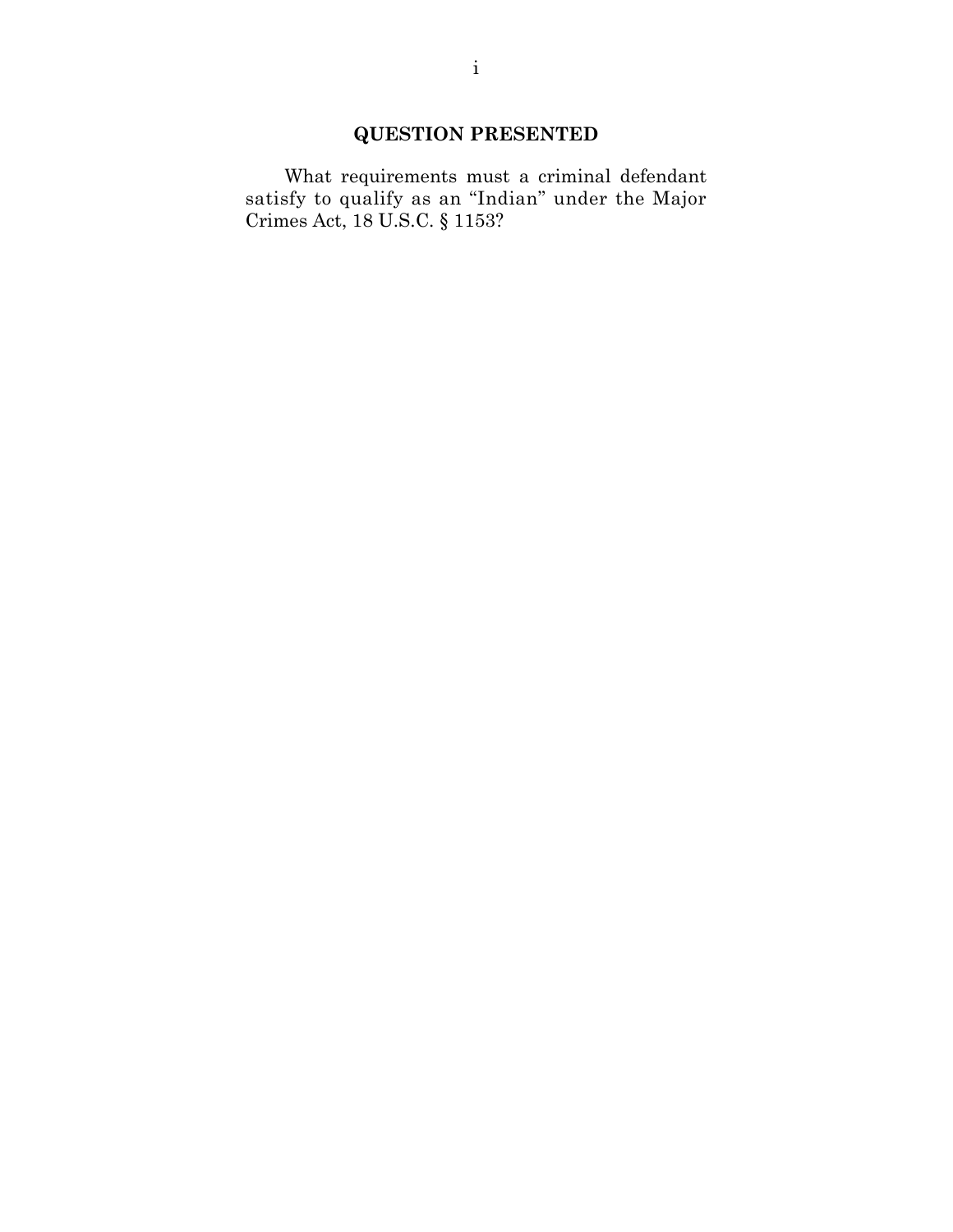### **LIST OF PROCEEDINGS**

Oklahoma Court of Criminal Appeals No. F-2017-1300 *Emmitt G. Sam*, Appellant, *v. The State of Oklahoma*, Appellee Date of Final Opinion: December 2, 2021

Oklahoma District Court (Tulsa County) Case No. CF-2016-3789 *The State of Oklahoma*, Plaintiff, *v. Emmitt G. Sam*, Defendant Date of Judgment and Sentencing: November 21, 2017

 $\overline{\phantom{a}}$  , where  $\overline{\phantom{a}}$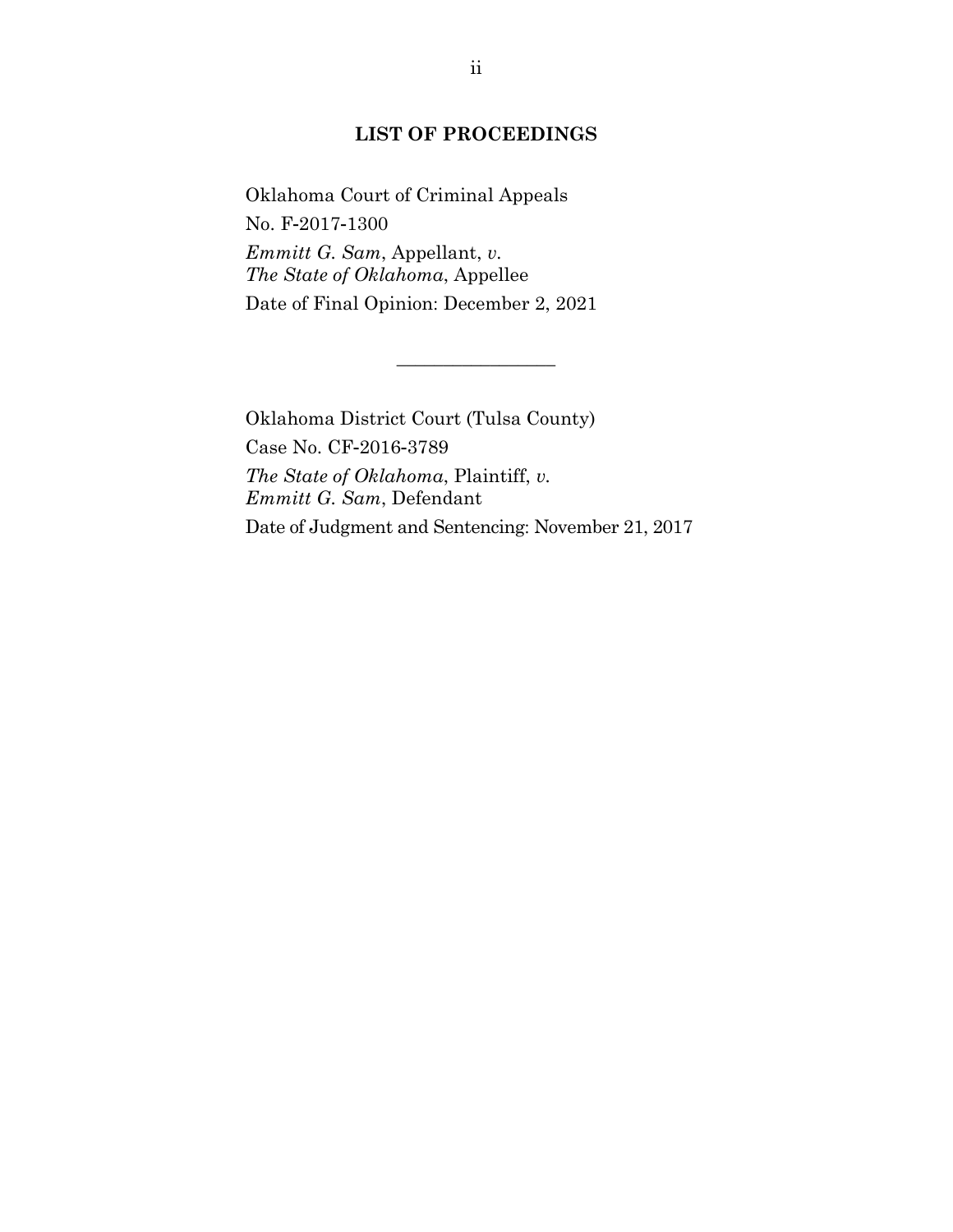# **TABLE OF CONTENTS**

|--|

| STATUTORY PROVISIONS INVOLVED  2    |  |
|-------------------------------------|--|
|                                     |  |
| REASONS FOR GRANTING THE PETITION 6 |  |
|                                     |  |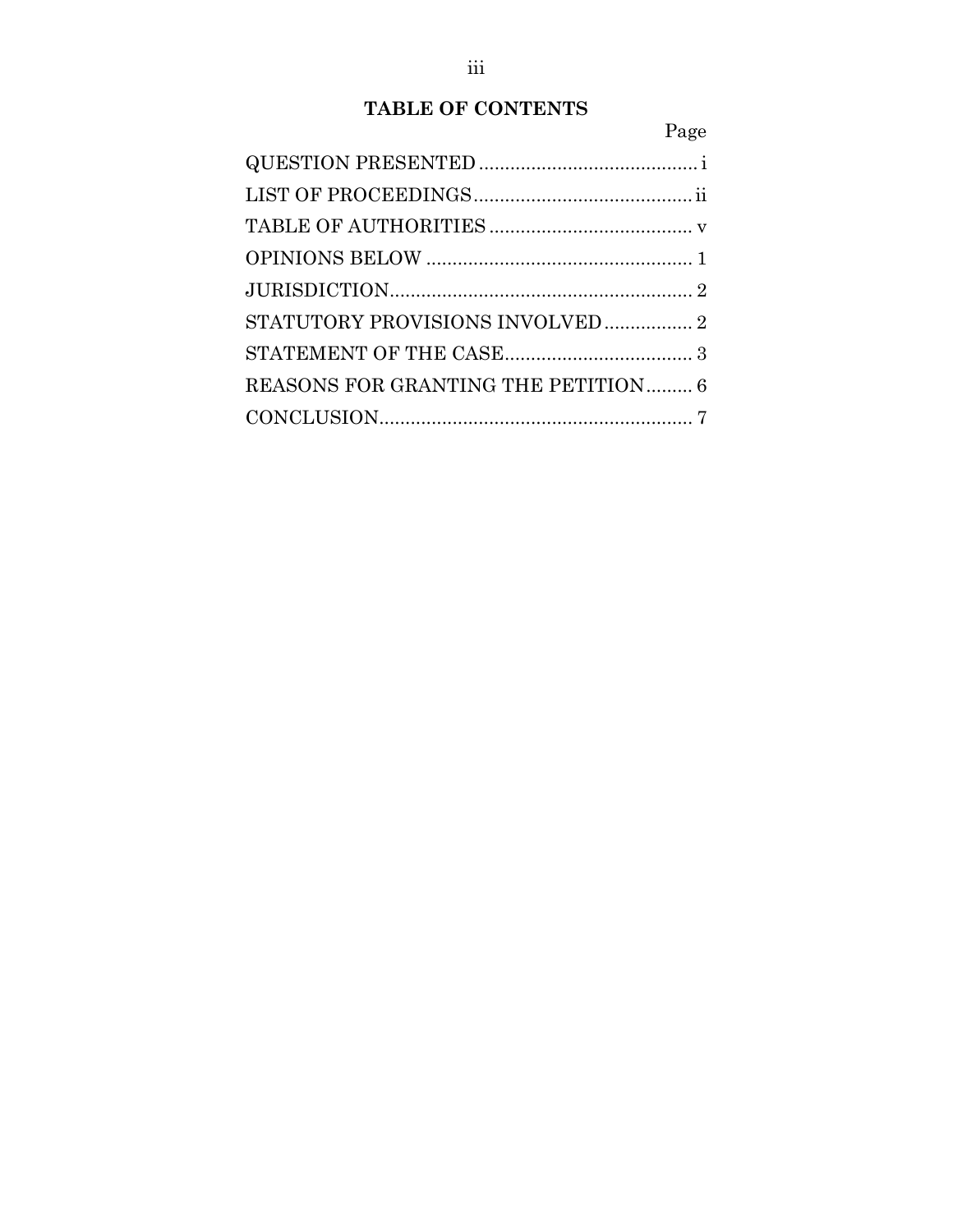# **TABLE OF CONTENTS – Continued**

# Page

# **APPENDIX TABLE OF CONTENTS**

| Opinion of the Oklahoma Court of Criminal         |
|---------------------------------------------------|
|                                                   |
| Findings of Fact and Conclusions of Law of the    |
| District Court of Tulsa County, State of Oklahoma |
| (Signed June 28, 2021; Filed June 29, 2021) 13a   |
| Order of the Oklahoma Court of Criminal           |
| Appeals, Remanding for Evidentiary Hearing        |
|                                                   |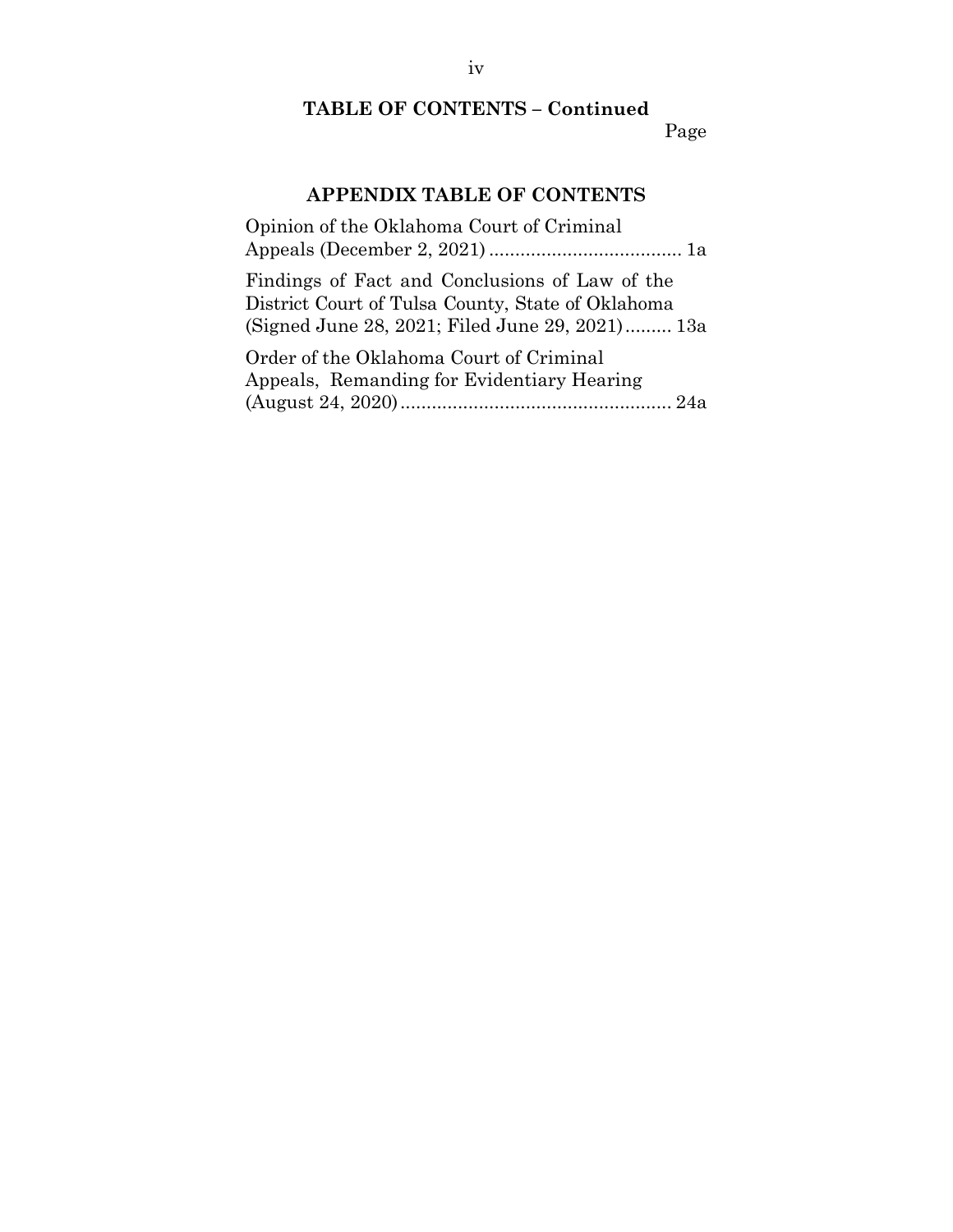# **TABLE OF AUTHORITIES**

# Page

# **CASES**

| McGirt v. Oklahoma,        |
|----------------------------|
| Murphy v. Royal,           |
| Oklahoma v. Wadkins,       |
| Sharp v. Murphy,           |
| United States v. Antelope, |

# **STATUTES**

| 18 U.S.C. § 1153, |  |
|-------------------|--|
|                   |  |
|                   |  |

# **JUDICIAL RULES**

|--|--|--|--|--|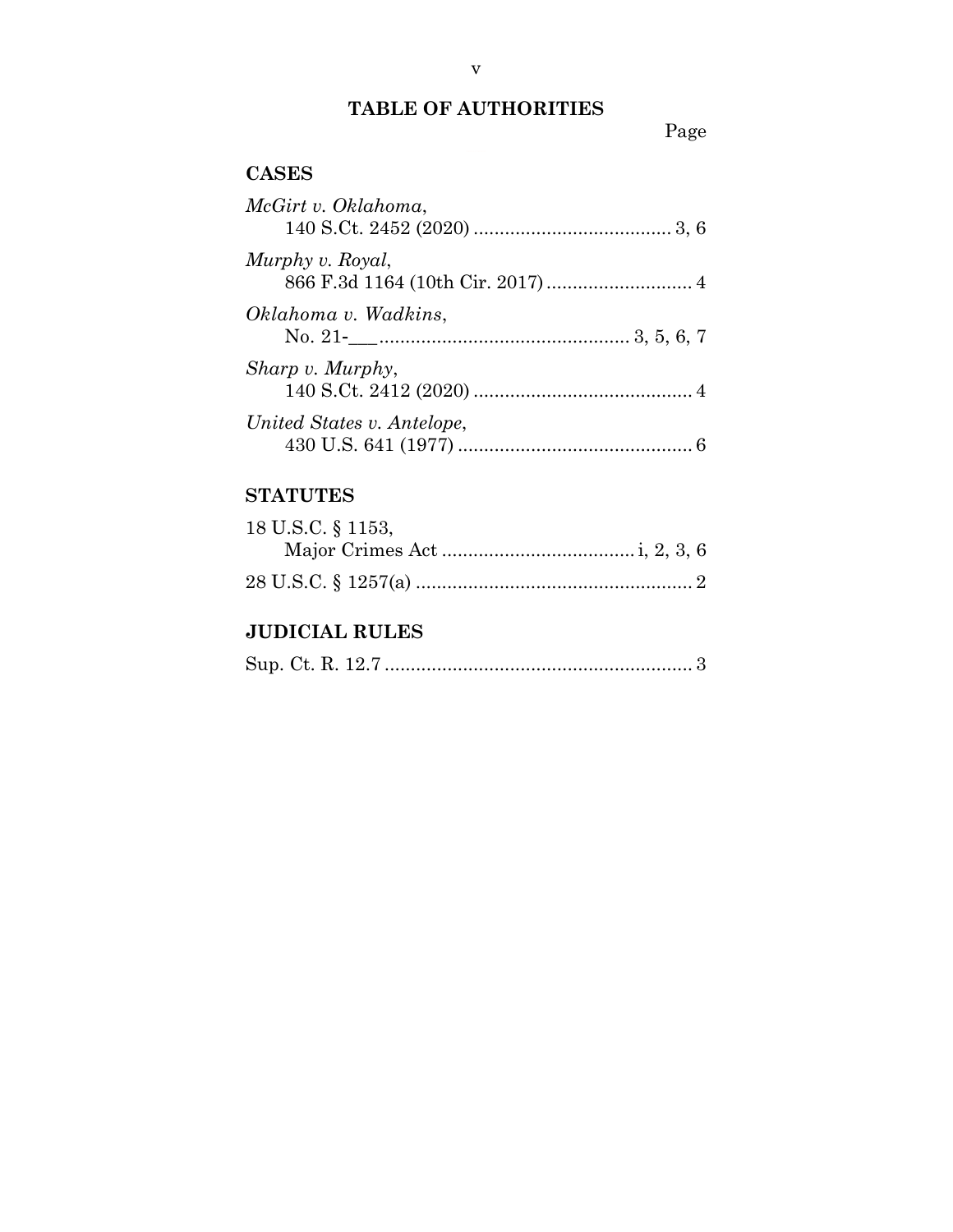### In the Supreme Court of the United States

STATE OF OKLAHOMA,

 $\sim$ 

 *Petitioner,* 

V.

EMMITT G. SAM,

 *Respondent.* 

**On Petition for a Writ of Certiorari to the Oklahoma Court of Criminal Appeals** 

#### **PETITION FOR A WRIT OF CERTIORARI**

#### **OPINIONS BELOW**

The opinion of the Oklahoma Court of Criminal Appeals, dated December 2, 2021, is included in the Appendix at App.1a-12a. The order of the Oklahoma Court of Criminal Appeals, dated August 24, 2020, remanding the case for an evidentiary hearing is included below at App.24a-28a. The Findings of Fact and Conclusions of Law of the District Court in and for Tulsa County, State of Oklahoma, dated June 29, 2021, is included below at App.13a-23a. These opinions and orders were not designated for publication.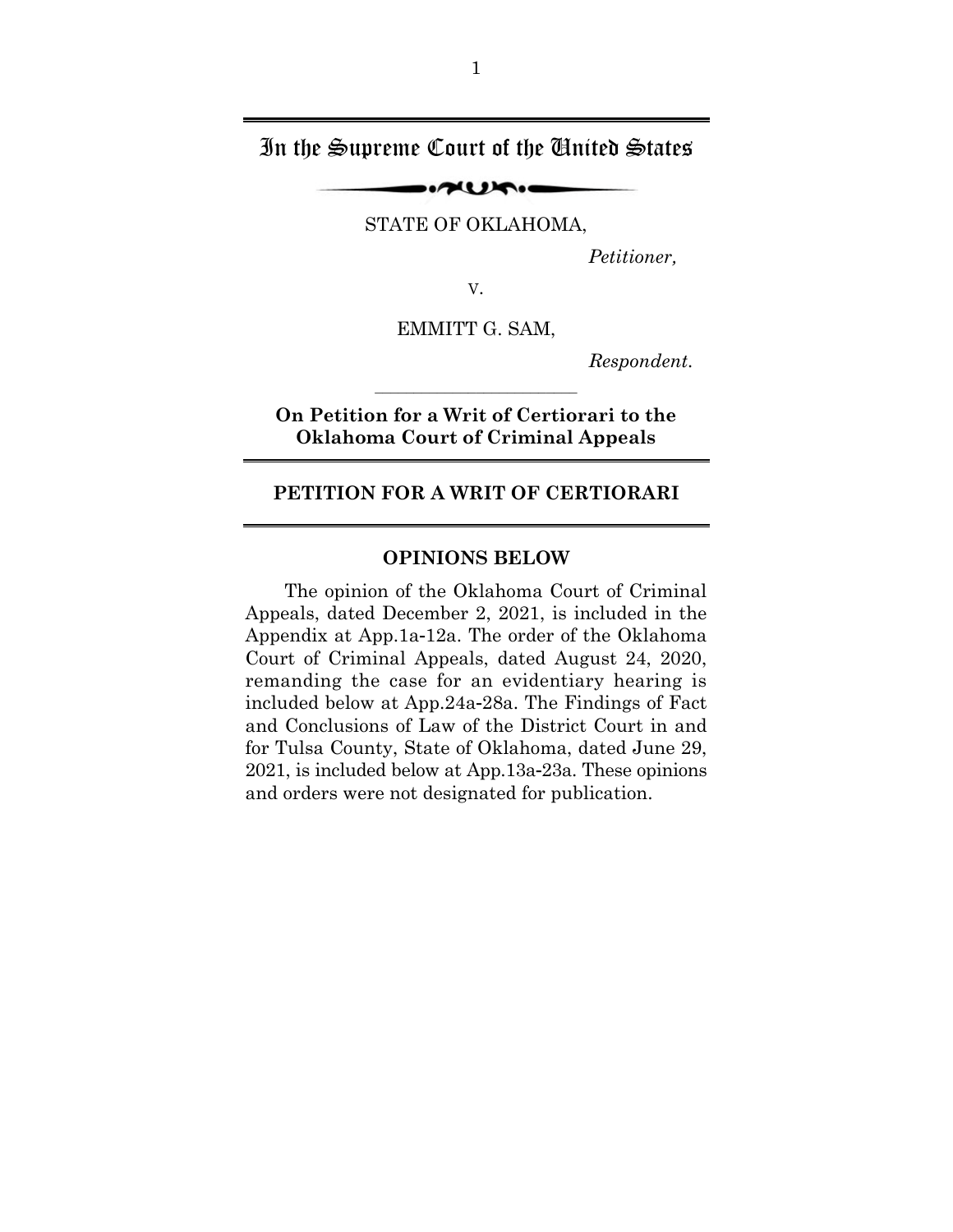

#### **JURISDICTION**

The judgment of the Oklahoma Court of Criminal Appeals was entered on December 2, 2021. App.1a. The jurisdiction of this Court is invoked under 28 U.S.C. § 1257(a).



#### **STATUTORY PROVISIONS INVOLVED**

### **18 U.S.C. § 1153 (in relevant part) Law governing Indian country**

Any Indian who commits against the person or property of another Indian or other person any of the following offenses, namely, murder, manslaughter, kidnapping, maiming, a felony under chapter 109A, incest, a felony assault under section 113, an assault against an individual who has not attained the age of 16 years, felony child abuse or neglect, arson, burglary, robbery, and a felony under section 661 of this title within the Indian country, shall be subject to the same law and penalties as all other persons committing any of the above offenses, within the exclusive jurisdiction of the United States.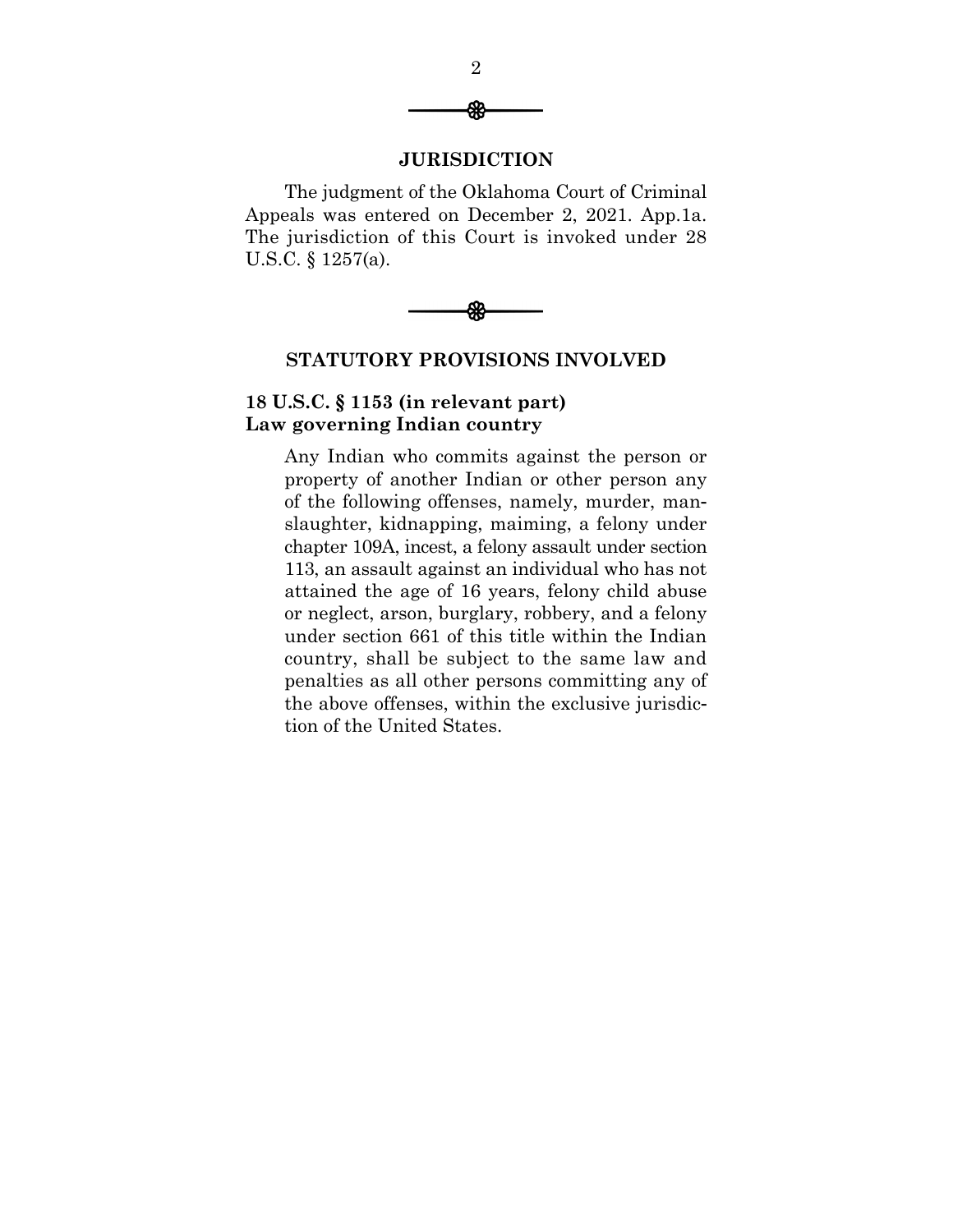

3

#### **STATEMENT OF THE CASE**

Like the pending petition in *Oklahoma v. Wadkins*, No. 21- this case presents the critical question of how courts are to determine who qualifies as an "Indian" under the Major Crimes Act, 18 U.S.C. § 1153. For the same reasons given in the *Wadkins* petition, review is warranted to examine that question. The petition in *Wadkins* should be granted, and this petition should be held pending a decision there. In the alternative, the petition in this case should be granted.

1. On June 24, 2016, respondent and an accomplice went on a deadly crime spree in Tulsa, Oklahoma. The two men carjacked a number of cars at gunpoint, and shot and killed Jonathan Stephens (Tr. 291-301,  $392-95$ ,  $416-21$ . They then led police on a high speed chase before they were ultimately apprehended (Tr. 434-40).

Respondent was convicted of first degree murder and two counts of robbery with a firearm. He was sentenced to life imprisonment with the possibility of parole for the murder, and received two sentences of seven years imprisonment for the robbery convictions.

2. After this Court issued its decision in *McGirt*, the Court of Criminal Appeals remanded the case to the district court for an evidentiary hearing. On remand, the district court accepted the parties' stipulations that the crimes occurred within the historical boundaries of the Muscogee (Creek) reservation, and that

l

All fact citations are to the transcript of respondent's trial (Tr.), which is available below. *See* Sup. Ct. R. 12.7.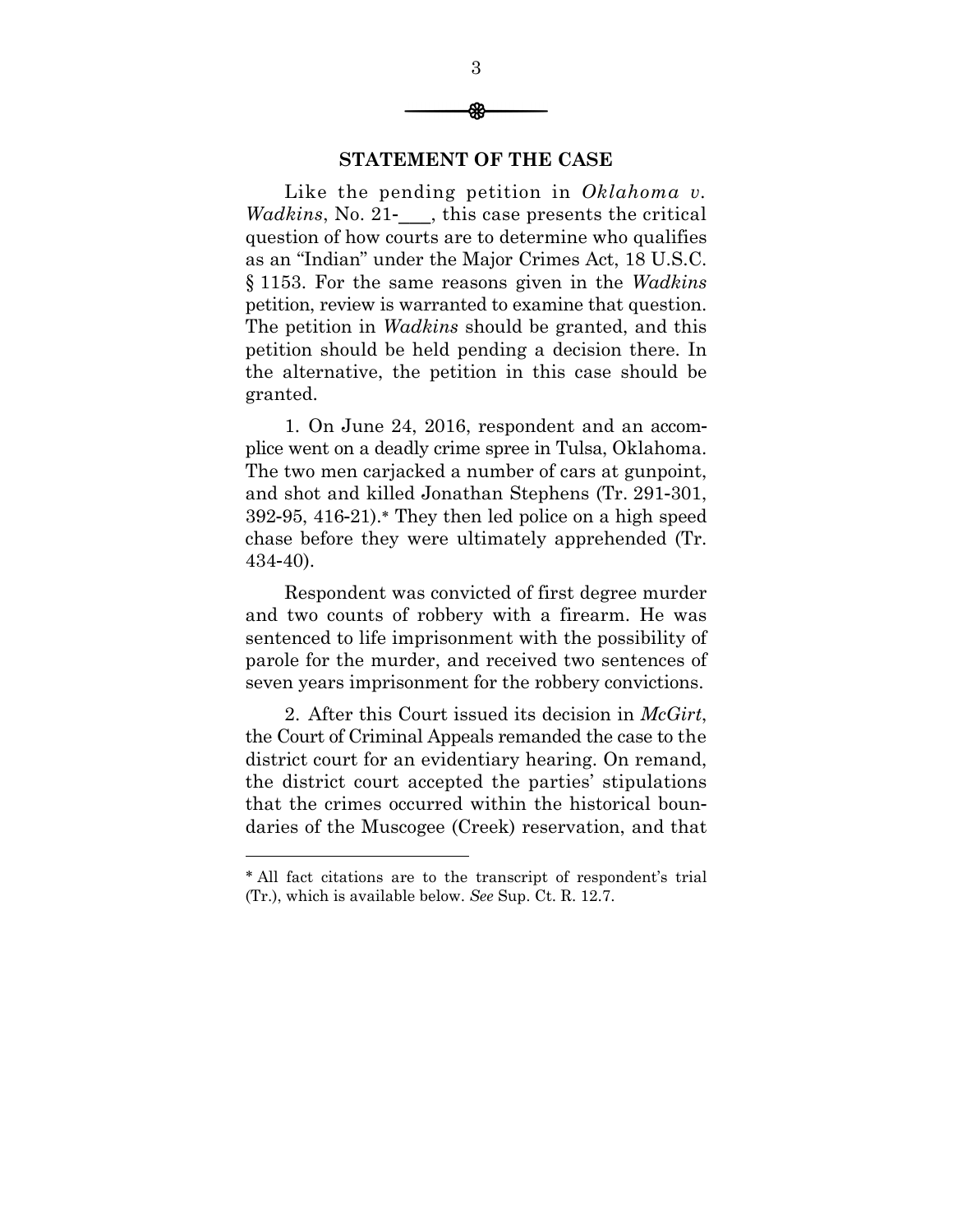respondent has 41/128 Indian blood but was not an enrolled member of the Cherokee Nation at the time of the crimes. App.17a.

As to the disputed question whether respondent was recognized as an Indian, the court refused to apply the bright-line, membership-only test urged by the State. App.21a. To prove Indian status at the time of the crimes—in spite of his lack of enrollment respondent presented his medical records, and the testimony of his mother and former high school counselor. App.15a-16a. The district court based its determination that respondent was an Indian on services his mother received on his behalf throughout his life. App.18a-19a. For example, respondent was born at an Indian hospital, was placed in foster care as a toddler through the Indian Child Welfare Act, and received medical treatment through the Indian Health Resource Center. App.18a. But almost none of the evidence upon which the trial court relied was temporally proximate to the crimes. App.18a-21a.

The court considered the fact that respondent was a minor at the time of the crimes to be a factor distinguishing this case from cases involving adult offenders. App.18a. Yet, respondent was no young child —he was seventeen years old when he committed the crimes. App.4a. Further, after attaining adulthood, respondent was not enrolled with the Tribe until he was nearly twenty. 8/24/2018 Motion to Supplement Appellant's Application to Supplement Appeal Record or in the Alternative Remand for Evidentiary Hearing on Sixth Amendment Claims. And even then, respondent did not enroll himself. Rather, after the Tenth Circuit's decision in *Murphy v. Royal*, 866 F.3d 1164, 1169 (10th Cir. 2017), *aff'd sub nom Sharp v. Murphy*, 140 S.Ct. 2412 (2020), his mother enrolled him.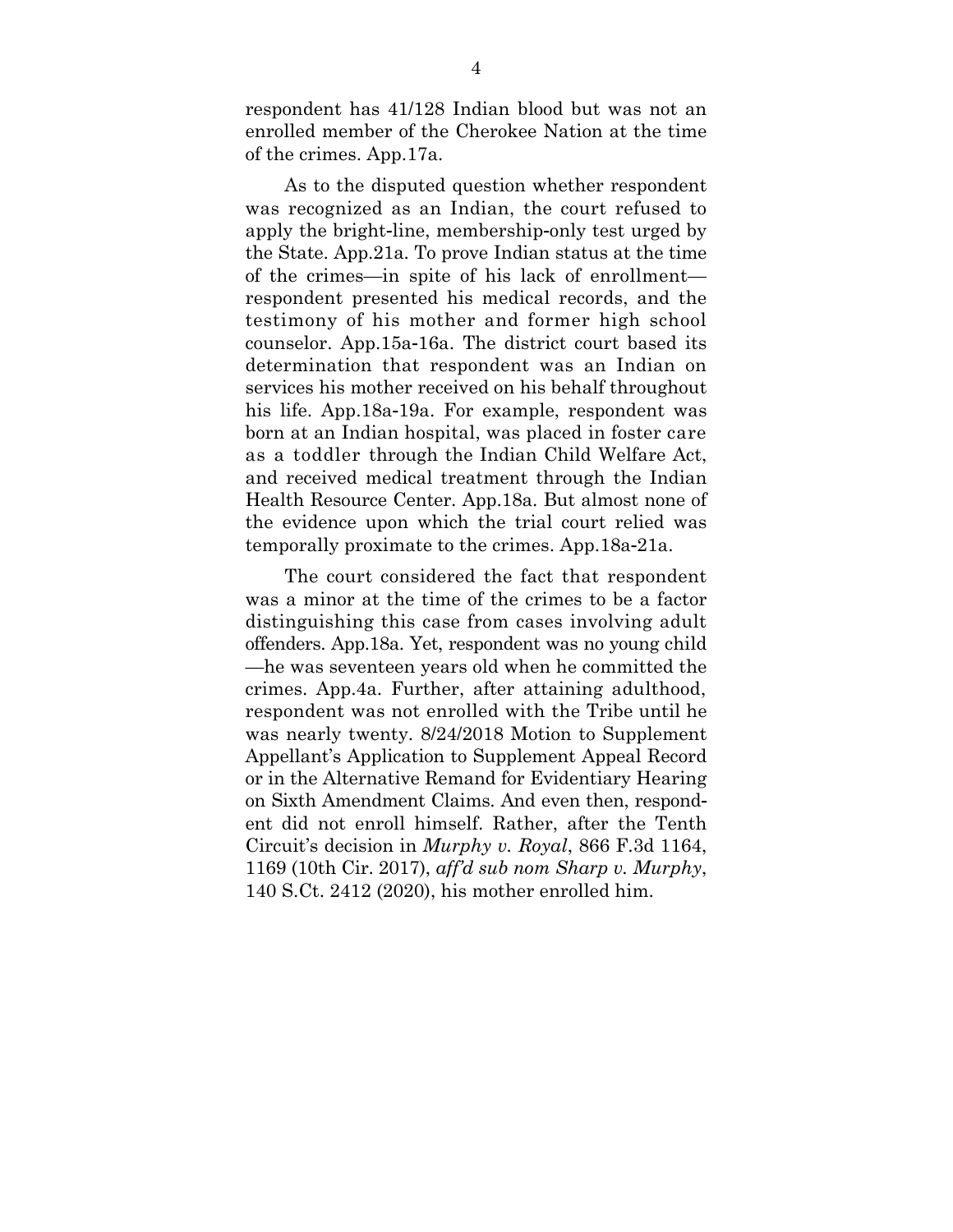The State presented evidence that respondent has repeatedly been identified (and has self-identified) as a member of a black street gang. App.22a. Respondent was even in an altercation with a member of a rival Native American gang in prison. App.22a. The State further presented evidence that respondent had never sought or received any services provided for Indians on his own behalf. App.22a.

Citing the "very low burden" it assigned to respondent, the district court found he was "formally and informally recognized as an Indian by a tribe or the federal government at the time of the offense." App.22a-23a.

3. The case returned to the Court of Criminal Appeals, which rejected any requirement of formal tribal enrollment. App.4a. With the four factors discussed in the *Wadkins* petition as a "guide," the court determined that the district court's decision was not an abuse of discretion. App.4a-6a. Respondent's convictions were dismissed. App.7a.

The federal government has since filed charges against respondent. *See United States v. Sam*, No. 4:22-cr-13-gif-1 (N.D. Okla.).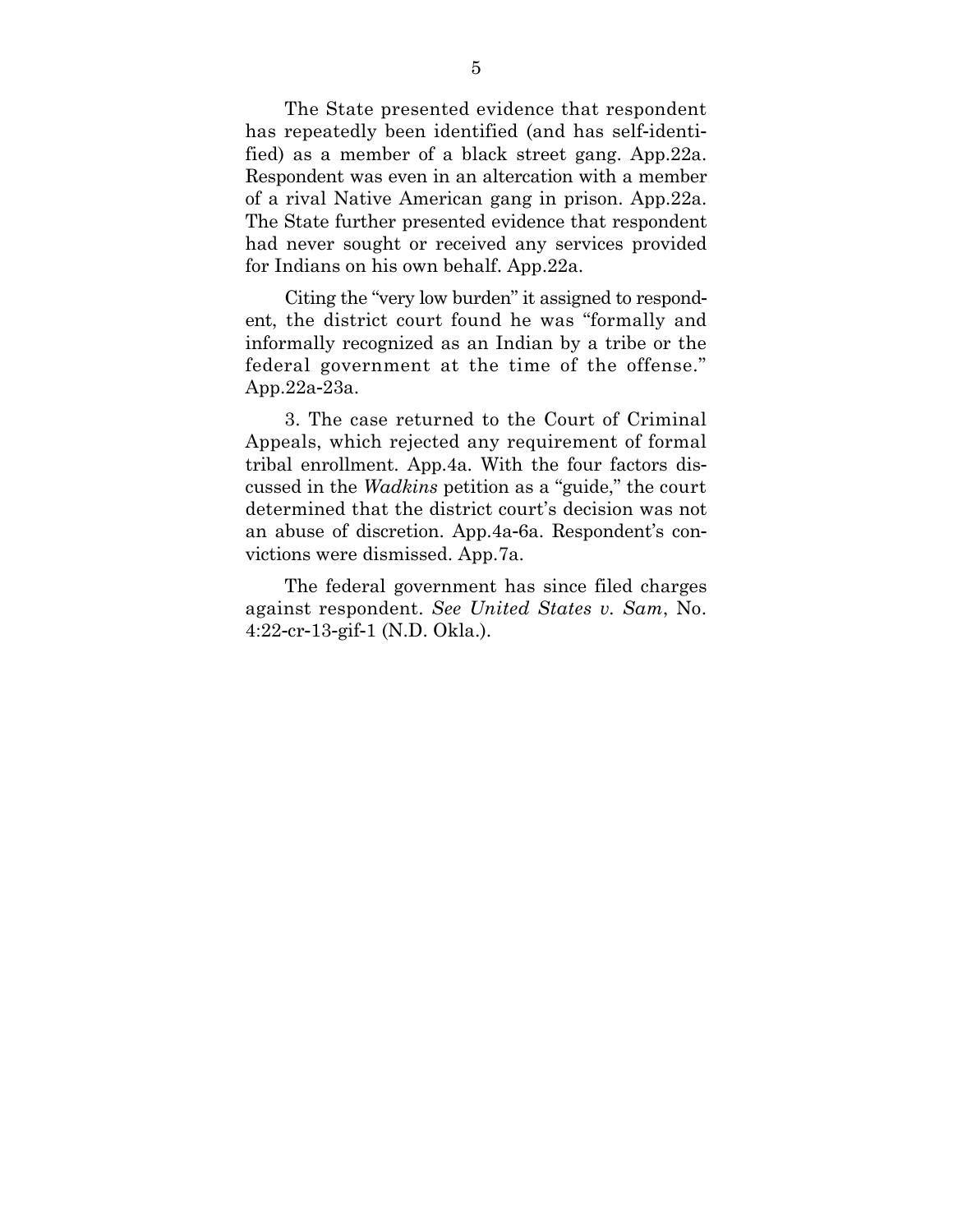

### **REASONS FOR GRANTING THE PETITION**

In the decision below, the Oklahoma Court of Criminal Appeals again ordered the release of a criminal from state custody after finding he was Indian enough, although not enrolled with any tribe at the time of his crimes. As the State of Oklahoma explains in its petition in *Wadkins*, this Court has never set forth a test to determine Indian status for purposes of federal criminal law, instead explicitly leaving open questions such as whether a person not enrolled with a tribe qualifies as an "Indian." *See United States v. Antelope*, 430 U.S. 641, 646 n.7 (1977). Moreover, lower courts are split in numerous ways on how to determine who qualifies as "Indian" for purposes of the Major Crimes Act, 18 U.S.C. § 1153. And the test applied by the court here is in tension with precedent from this Court which prohibits a finding of Indian status based solely on racial considerations. In light of this Court's holding in *McGirt v. Oklahoma*, 140 S.Ct. 2452 (2020) that millions of Oklahomans now live on Indian reservations, it is crucial that this Court provide clarity and certainty for law enforcement and courts alike on the question presented.